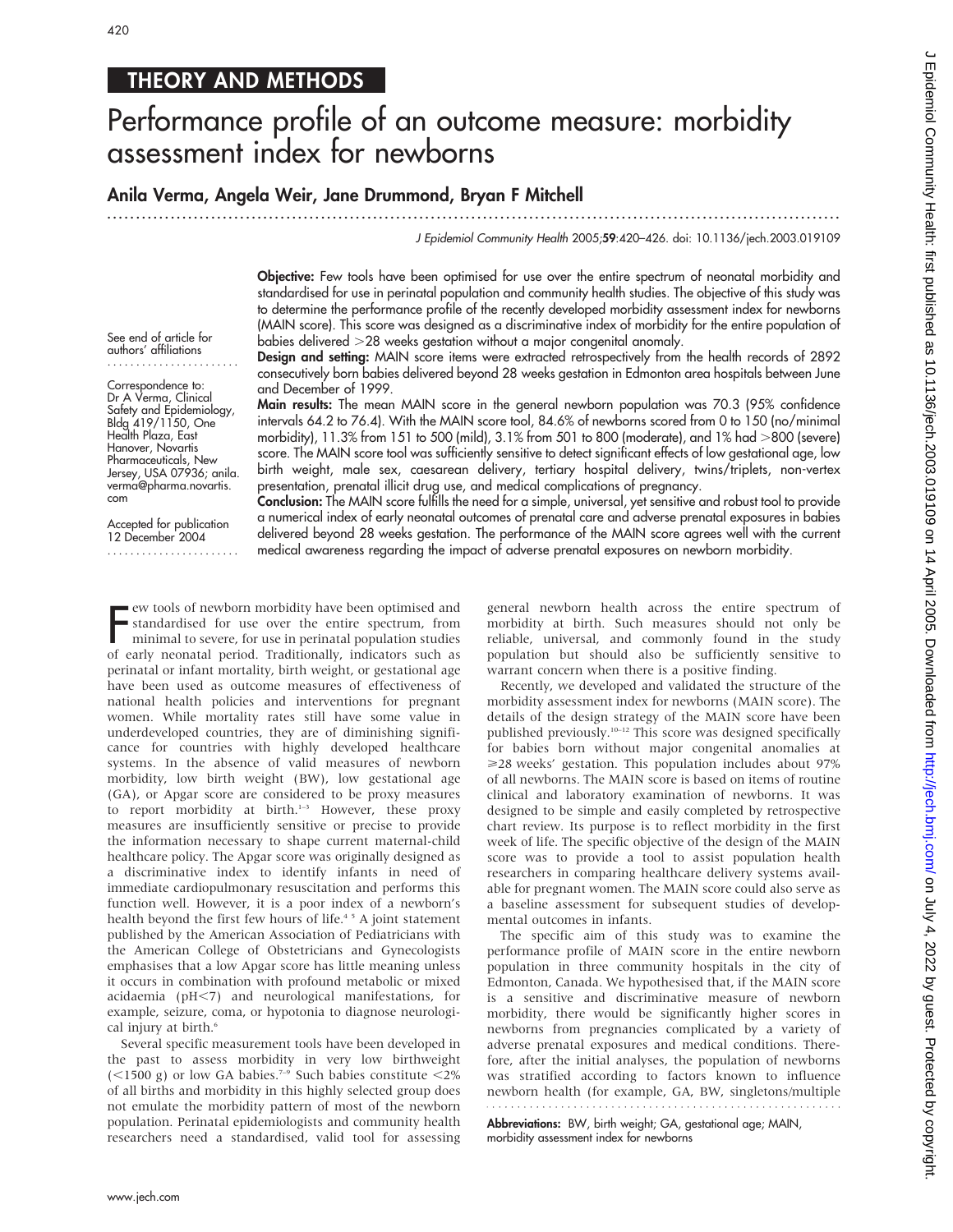births, malpresentation, maternal medical complications, prenatal adverse exposures, etc). These analyses have provided evidence for validity of the MAIN score as a discriminative tool of newborn morbidity.

## METHODS

The Health Research Ethics Board of University of Alberta approved this study for data collection by chart review at three Edmonton hospitals: Royal Alexandra (RAH), Grey

|                            | Circle all items that apply between birth and discharge from the hospital or up to seven days of life, whichever is earlier. *≥2 consecutive readings |                     |                       |            |
|----------------------------|-------------------------------------------------------------------------------------------------------------------------------------------------------|---------------------|-----------------------|------------|
| Item                       | Morbidity attribute                                                                                                                                   | Discrimatory indext | $\chi^2$ <sup>+</sup> | Scale      |
| Within 24 hours of birth   |                                                                                                                                                       |                     |                       |            |
|                            | Cord blood pH                                                                                                                                         |                     |                       |            |
| 1                          | $\leq 7.1$                                                                                                                                            | 0.50                | 6.7                   | 151        |
| 2                          | <b>Resuscitation at birth</b><br>Intubation                                                                                                           | 0.88                | 6.5                   | 127        |
|                            | Meconium                                                                                                                                              |                     |                       |            |
| 3                          | Meconium below cords                                                                                                                                  | 0.35                | 12.7                  | 155        |
|                            | Apgar score (5 min)                                                                                                                                   |                     |                       |            |
| 4                          | score $4-7$                                                                                                                                           | 0.47                | 13                    | 125        |
| 5                          | score $1-3$                                                                                                                                           | 0.97                | 0.8                   | 162        |
| 6                          | score<1                                                                                                                                               | 1.6                 | 0.3                   | 193        |
|                            | Apgar score (10 min)                                                                                                                                  |                     |                       |            |
| 7<br>8                     | score $4-7$<br>score $1-3$                                                                                                                            | 1.4<br>1.7          | $\overline{2}$<br>0.4 | 154<br>183 |
|                            | Altered colour*                                                                                                                                       |                     |                       |            |
| 9                          | Dusky/central cyanosis                                                                                                                                | 0.74                | 2.2                   | 145        |
|                            | Respiratory rate/min*                                                                                                                                 |                     |                       |            |
| 10                         | $<$ 30 or $>$ 60 at 3–24 h                                                                                                                            | 0.54                | 5.3                   | 131        |
| 11                         | $>$ 100 between 3–24 h                                                                                                                                | 0.58                | 11.5                  | 140        |
| Within seven days of birth |                                                                                                                                                       |                     |                       |            |
|                            | Heart rate/min*                                                                                                                                       |                     |                       |            |
| 12                         | 160-200 beat                                                                                                                                          | 0.54                | 10.3                  | 120        |
| 13                         | $>$ 200 beat                                                                                                                                          | 0.67                | <b>NA</b>             | 183        |
| 14                         | $<$ 100 beat<br>Hypotonia*                                                                                                                            | 0.5                 | 3.1                   | 157        |
| 15                         |                                                                                                                                                       | 1.0                 | 1.5                   | 129        |
| 16                         | Present at 1-120 h of age<br>Present beyond 120 h of age                                                                                              | 1.36                | 9.2                   | 156        |
|                            | Flaccidity*                                                                                                                                           |                     |                       |            |
| 17                         | Present at 1-120 h                                                                                                                                    | 1.07                | 7.4                   | 154        |
|                            | Apnea*                                                                                                                                                |                     |                       |            |
| 18                         | Apnea corrected by oxygen                                                                                                                             | 1.26                | 10.8                  | 115        |
| 19                         | Apnea corrected by resuscitation                                                                                                                      | 1.04                | 2.2                   | 140        |
|                            | <b>Bleeding disorder</b>                                                                                                                              |                     |                       |            |
| 20                         | Thrombocytopenia with or without bleeding disorder                                                                                                    | 0.84                | 0.5                   | 147        |
|                            | (GI/lungs/skin)                                                                                                                                       |                     |                       |            |
| 21                         | Need for transfusion due to anemia or item 20                                                                                                         | 1.1                 | 0.2                   | 170        |
|                            | Systolic BP (mean, mm of Hg)*<br>32-42 weeks                                                                                                          |                     |                       |            |
| 22                         | 28-32 weeks<br>$<$ 30<br>$<$ 40                                                                                                                       | 0.85                | 3.4                   | 136        |
|                            | Urine output*                                                                                                                                         |                     |                       |            |
| 23                         | Low $\left( <2 \frac{\text{m}}{\text{kg}/\text{h}} \right)$                                                                                           | 1.25                | 7.1                   | 141        |
|                            | <b>Seizures</b>                                                                                                                                       |                     |                       |            |
| 24                         | Tremors/single seizure                                                                                                                                | 0.81                | 4.5                   | 137        |
| 25                         | Multiple seizures                                                                                                                                     | 1.67                | 1.7                   | 155        |
| 26                         | If $>$ 2 drugs used for seizures                                                                                                                      | 1.94                | 1.0                   | 183        |
|                            | Level of consciousness*                                                                                                                               |                     |                       |            |
| 27                         | Drowsy/lethargic                                                                                                                                      | 0.92                | 4.2                   | 137        |
| 28                         | Stupor/obtundation/coma                                                                                                                               | 1.75                | 0.6                   | 187        |
|                            | Oral feeding difficulties*                                                                                                                            |                     |                       |            |
| 29                         | Poor sucking within 24 h                                                                                                                              | 1.04                | 10.2                  | 81         |
| 30<br>31                   | Poor sucking at 24 h–7 days<br>Poor sucking beyond 7 days                                                                                             | 1.32<br>1.04        | 8.0<br>22.6           | 98<br>119  |
| 32                         | Persistent vomiting                                                                                                                                   | 0.62                | 13.9                  | 136        |
|                            | Respiratory status-assisted ventilation*                                                                                                              |                     |                       |            |
| 33                         | Assisted ventilation beyond 24 h                                                                                                                      | 0.66                | 30.8                  | 117        |
|                            | Respiratory status-mechanical ventilation*                                                                                                            |                     |                       |            |
| 34                         | Mechanical ventilation within 24 h                                                                                                                    | 1.09                | 5.5                   | 130        |
| 35                         | Mechanical ventilation at 24 h-7 days                                                                                                                 | 1.4                 | 6.2                   | 135        |
| 36                         | Mechanical ventilation beyond 7 days                                                                                                                  | 1.16                | 2.6                   | 162        |
|                            | Birth trauma                                                                                                                                          |                     |                       |            |
| 37                         | Bone fracture-long bone/clavicle/skull                                                                                                                | 0.7                 | <b>NA</b>             | 176        |
| 38                         | Nerve injury (facial/peripheral)                                                                                                                      | 0.49                | <b>NA</b>             | 183        |
| 39                         | Subdural or intracerebral haematoma                                                                                                                   | 0.71                | <b>NA</b>             | 179        |
|                            | Hypoglycaemia (lowest level)                                                                                                                          |                     |                       |            |
| 40                         | Blood glucose $\leq$ 2.2 mmol/l                                                                                                                       | 0.44                | 1.6                   | 151        |
|                            | Hyperbilirubinaemia, mmol/l (peak level)                                                                                                              | 0.37                | 28.9                  | 103        |
| 41<br>42                   | Serum bilirubin $>$ 250/phototherapy<br>Serum bilirubin $>$ 340/exchange transfusion                                                                  | 0.42                | <b>NA</b>             | 179        |
|                            |                                                                                                                                                       |                     |                       |            |
|                            |                                                                                                                                                       |                     |                       |            |
| 43                         | <b>Bacterial culture</b><br><b>Blood</b> positive                                                                                                     | 0.86                | 1.8                   | 162        |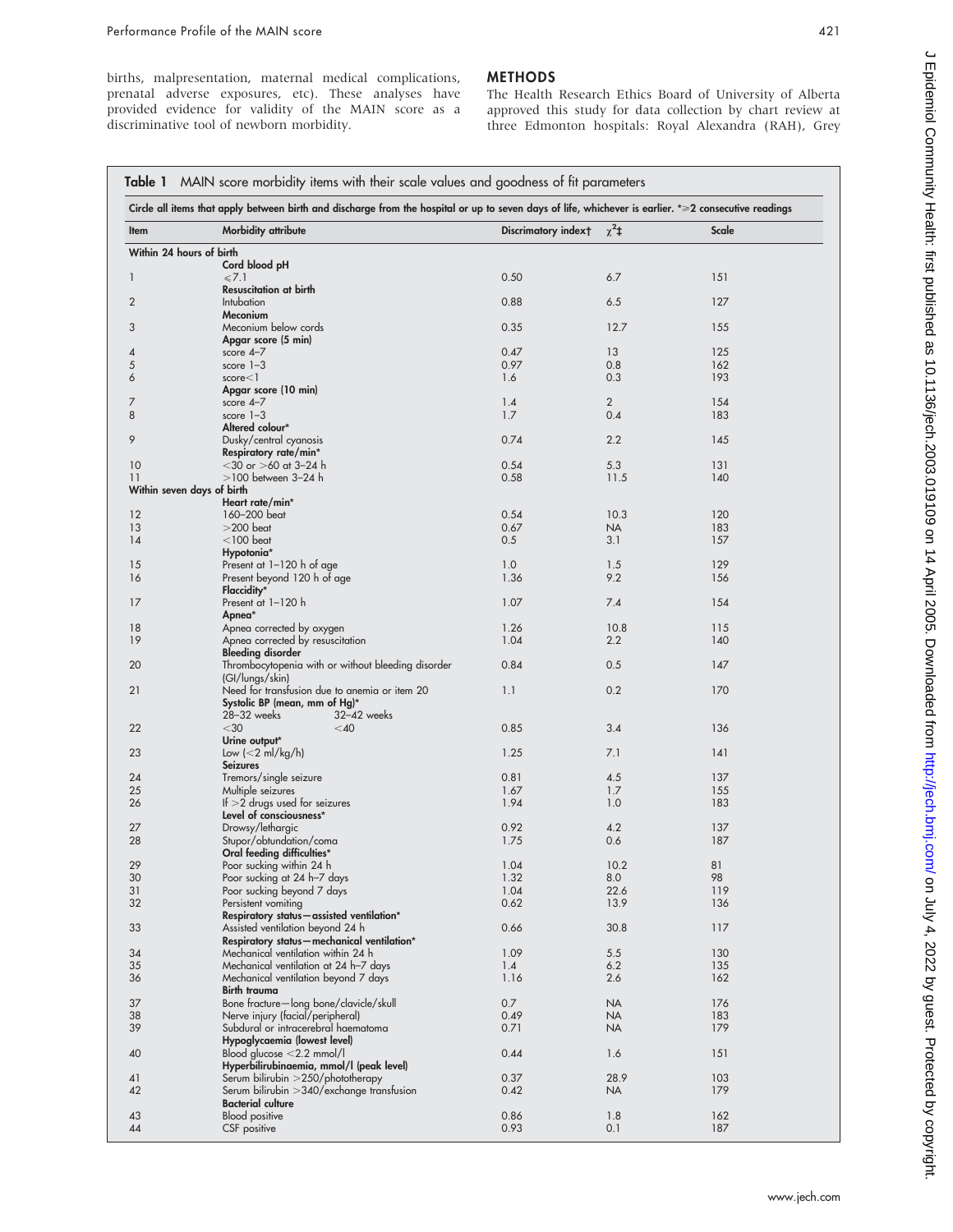| Circle all items that apply between birth and discharge from the hospital or up to seven days of life, whichever is earlier. $\approx$ 2 consecutive readings |                                      |                                          |     |       |
|---------------------------------------------------------------------------------------------------------------------------------------------------------------|--------------------------------------|------------------------------------------|-----|-------|
| <b>Item</b>                                                                                                                                                   | Morbidity attribute                  | Discrimatory index $\gamma^2$ $\uparrow$ |     | Scale |
|                                                                                                                                                               | Intra-ventricular haemorrhage        |                                          |     |       |
| 45                                                                                                                                                            | Grade 1 or 2                         | 0.86                                     | 0.6 | 152   |
| 46                                                                                                                                                            | Grade 3 or 4                         | 1.84                                     | 0.8 | 186   |
|                                                                                                                                                               | <b>Cardiopulmonary resuscitation</b> |                                          |     |       |
| 47                                                                                                                                                            | Any time before discharge            | 2.06                                     | 2.6 | 162   |

different grades of morbidity on the morbidity continuum.  $\ddagger \chi^2$ , this statistic reflects fitness of observed on predicted test score distributions. Scale, relative scale values derived from item response analyses that provide weighting to the item(s) reflecting its contribution to the overall morbidity score. NA, not available because of small number of subjects for  $\chi^2$  analysis. All statistical parameters are derived fitting two parameter item analysis model using BILOG-W software. Please see text for further details.

Nuns (GNH), and Misericordia (MH). In addition to a community maternal-child health service, the RAH is the regional tertiary care facility for high risk deliveries. The GNH and MH are community hospitals. Data on the MAIN score morbidity items were obtained from the health records of 2892 newborns delivered at the three hospitals from June to December 1999, born at  $\geq$  28 weeks' gestation with no major life threatening anomaly at birth. The MAIN score for each recruited newborn was calculated by retrospective review of the hospital chart. Relevant maternal data (see later) were collected retrospectively from the chart of each newborn's mother.

For designing the MAIN score, innovative item response theory  $(IRT)^{13}$ <sup>14</sup> and dimensionality testing techniques<sup>15</sup> were used for structural validation and item analysis, as published previously.10–12 Structural validation techniques helped evaluate relation between the morbidity items and the underlying construct of newborn morbidity by determining the goodness of fit of items included in the MAIN score inventory. Item analysis provided scale values or weights that were assigned to each morbidity item contained in the MAIN score inventory. The scale values are relative values that provide weighting to the item(s) reflecting its contribution to the overall morbidity score. The statistical parameters of goodness of fit, including  $\chi^2$  statistics, discrimination statistics (shown in table 1), and item characteristic curves (ICC) were also obtained from the item analysis model, using BILOG-W software (BILOG, Scientific Software, Chicago, IL, 2nd edition, 1990).

The  $\chi^2$  statistic reflects fitness of observed on predicted test score distributions. The discrimination statistic is an indicator of discriminative capability of an item to capture various grades of morbidity on the morbidity continuum. The discrimination statistic in conjunction with the ICCs provided evidence regarding information function of an individual item and the goodness of fit of items in the MAIN score. In brief, after a number of iterations and re-evaluations of goodness of fit of different combinations of items, an inventory containing 47 binary items representing 24 attributes of early neonatal morbidity was specified as the best fit for the MAIN score. Table 1 contains the scale values,  $\chi^2$ , and discrimination statistics of the morbidity items estimated using BILOG-W software for a two parameter IRT model. The MAIN score for a newborn is computed by aggregating the scale values of all items selected in the MAIN score inventory (table 1) from birth until seven days of life or discharge from the hospital, whichever is earlier. For example, a newborn having transient morbidity attributable to apnea corrected by oxygen (item 18) and respiratory rate .60/min between 3 to 24 hours of life (item 10) will receive a MAIN score of 246; whereas, a newborn with an Apgar score of 6 at five minutes (item 4) requiring resuscitation with intubation (item 2), who had a single seizure (item 24), in addition to hypotonia (item 15) and poor sucking for the first three days after birth (item 30) will receive a MAIN score of 616.

The review of charts of many newborns showed no indication or suspicion of morbidity during the early neonatal period and therefore, no assignment of morbidity according to items in the MAIN score. These infants were assigned a MAIN score of ''zero''. We have assumed that such newborns were deemed healthy and in no need for elaborate testing (for example, bacterial culture or urine output assessment) at birth before discharge from the hospital.

## Sample size considerations

Sample size calculations were based on the probability of occurrence of 47 morbidity items contained in the MAIN score. Measurement theories advise that to provide stable parameter estimates for the measurement tool, at least five participants per item need to be recruited.<sup>16</sup> Considering that the prevalence of uncommon morbidity items may be as low as 0.2% (for example for peripheral nerve injury), we calculated that a sample of 2500 newborns was required for providing stable parameter estimates of morbidity items in the MAIN score. A total of 2892 eligible newborns were recruited to this study.

#### Newborn data collection

Data were collected for 2892 infants. Of these, 1405 (48.5%) newborns were recruited from the RAH, 875 (30.3%) from the GNH, and 606 (21%) from the MH. Depending on the complexity of morbidity, it takes from 2 to 15 minutes per chart to extract data for the MAIN score from hospital records. Customised electronic forms were prepared using Microsoft Access (version 5.0) for data entry and computation of the MAIN score. Three research assistants were trained using 20 charts each to extract morbidity data from the health records. Inter-rater reliability among the three data abstractors was tested on other sets of 20 charts for each pair—that is, a total of 40 charts. Inter-rater reliability between two raters in each pair was greater than 98%.

#### Maternal data collection

In all three hospitals there is a standardised nursing assessment of maternal risk indicators for both antepartum and intrapartrum periods. The antepartum risk score assessed the number and severity of any maternal conditions that may adversely affect the pregnancy outcome for either mother or newborn. The risk items included pre-pregnancy maternal disease(s), history of obstetrical complications, and maternal complications associated with the current pregnancy. A pregnancy was considered low risk if the antepartum risk score was  $\leq 2$ , moderate risk if 3–5, high risk if 6–10, and extreme risk if  $>$ 10. The most common maternal complications were defined by the following criteria:

Antepartum haemorrhage: bleeding from the genital tract after 28 weeks of gestation.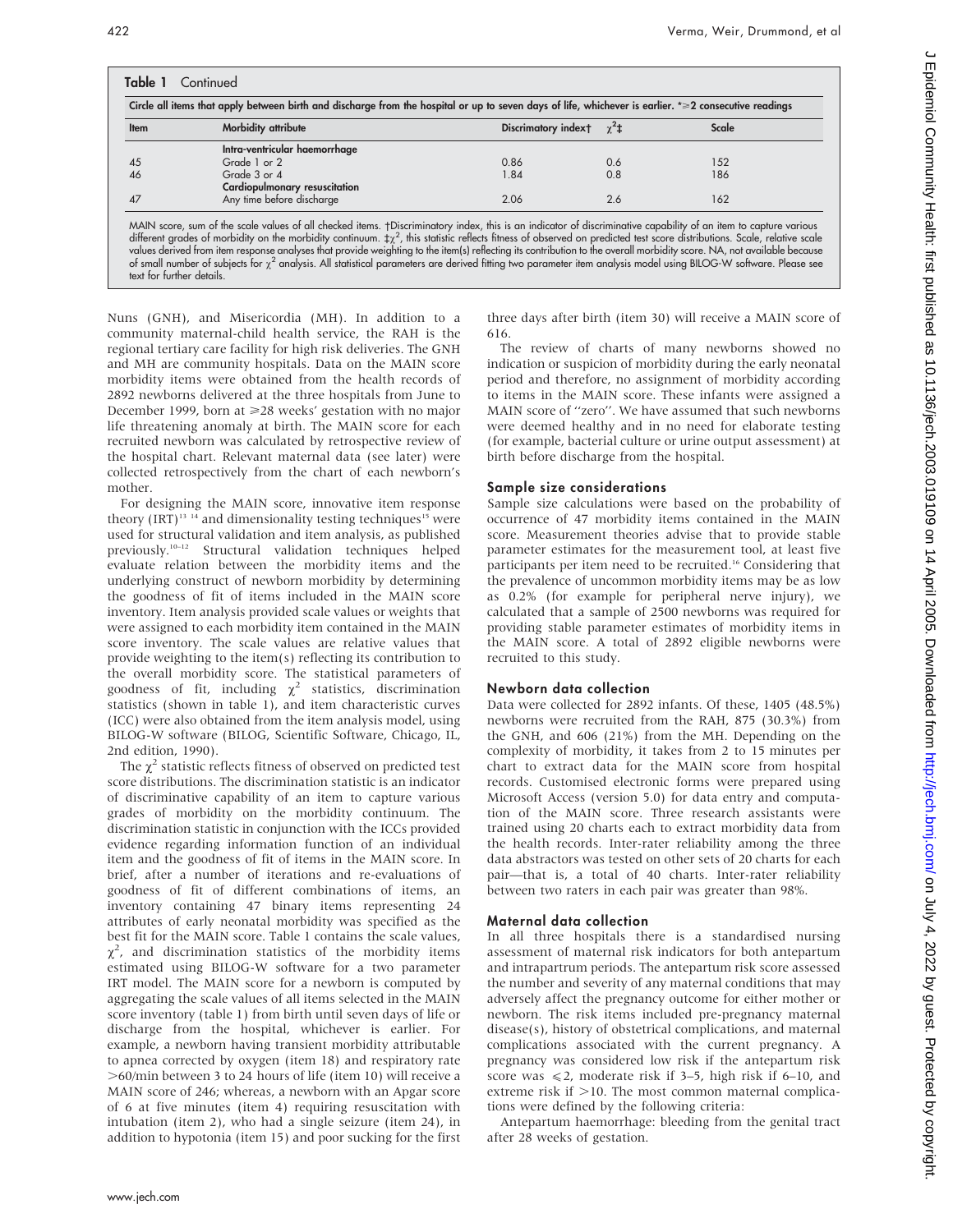Table 2 Distribution of MAIN score in the overall population and in the subgroups stratified by specific maternal or newborn characteristics

|                                 |             |                       |               | Mean MAIN score (% across morbidity categories) |              |               |
|---------------------------------|-------------|-----------------------|---------------|-------------------------------------------------|--------------|---------------|
|                                 | N (%)       | Overall mean (95% CI) | Nil/Minimal   | Mild                                            | Moderate     | <b>Severe</b> |
| Overall population              | 2892 (100)  | 70.3 (64.2, 76.4)     | 11.7(84.6)    | 282.6 (11.3)                                    | 619.7(3.1)   | 977.1 (1.0)   |
| Subgroups                       |             |                       |               |                                                 |              |               |
| Sex                             |             |                       |               |                                                 |              |               |
| Female                          | 1412 (48.8) | 60.9 (52.7, 69.0)     | 10.8 (86.8)   | 277.8 (9.8)                                     | 622.8(2.6)   | 999.3 (0.8)   |
| Male                            | 1480 (51.2) | 81.1 (71.8, 90.3)     | 12.6(82.5)    | 286.2 (12.6)                                    | 617.3(3.6)   | 964.3(1.3)    |
| Number of babies                |             |                       |               |                                                 |              |               |
| Singleton                       | 2809 (97.1) | 66.5 (60.4, 72.5)     | 11.6(85.6)    | 282.1 (10.6)                                    | 618.6(2.8)   | 974.6 (0.9)   |
| Multiple                        | 83 (2.9)    | 231.8 (170.7, 293.0)  | 22.2(49.4)    | 288.6 (33.7)                                    | 627.1 (12.0) | 993.7 (4.8)   |
| Route of delivery, $\gamma$ 1   |             |                       |               |                                                 |              |               |
| Vaginal                         | 2284 (79.1) | 55.5 (49.7, 61.3)     | 10.6(87.4)    | 284 (9.8)                                       | 613.2(2.4)   | 926.0(0.4)    |
| Caesarean                       | 602 (20.9)  | 130.8 (111.3, 150.2)  | 12.8 (73.8)   | 277 (16.9)                                      | 630(5.8)     | 999.0 (3.5)   |
| Malpresentation at              |             |                       |               |                                                 |              |               |
| delivery*, $\gamma$ 2           |             |                       |               |                                                 |              |               |
| No.                             | 2664 (92.4) | 61.7 (56.0, 67.5)     | 11.3(86.1)    | 280.1 (10.7)                                    | 615.3(2.7)   | 975.53 (0.6)  |
| Yes                             | 220(7.6)    | 185.7 (146.4, 224.9)  | 17.9(66.4)    | 295.0 (18.6)                                    | 636.8 (8.2)  | 978.5 (6.8)   |
| Hospital care type, $\gamma$ 3  |             |                       |               |                                                 |              |               |
| Community                       | 1481(51.3)  | 55.1 (48.2, 62.0)     | 12.3(87.2)    | 257.8 (10.3)                                    | 619.9(2.1)   | 883.9 (0.5)   |
| Tertiary                        | 1405 (48.6) | 88.2 (77.8, 98.7)     | 11.1(82.3)    | 306.5 (11.8)                                    | 619.4(4.3)   | 1005.5(1.6)   |
| Maternal age (y)                |             |                       |               |                                                 |              |               |
| $<$ 35                          | 2421 (83.7) | 69.3 (62.5, 76.0)     | 11.3(85.1)    | 279.8 (10.7)                                    | 616.7(3.2)   | 998.7 (1.0)   |
| $\geq 35$                       | 471 (16.3)  | 81.2 (65.4, 96.9)     | 13.5 (82.0)   | 293.8 (14.0)                                    | 636.6(2.8)   | 891.0 (1.3)   |
| Drug misuse, $\gamma$ 4         |             |                       |               |                                                 |              |               |
| No drug misuset                 | 2697 (93.7) | 68.1 (61.8, 74.4)     | 11.6 (85.3)   | 280.6 (10.8)                                    | 626.7(3.0)   | 979.9 (0.9)   |
| Recreational                    | 121(4.2)    | 85.1 (52.9, 117.2)    | 15.3 (81.8)   | 282.4 (12.4)                                    | 548.6 (4.1)  | 899.5 (1.7)   |
| Street                          | 28(1.0)     | 115.5 (50.5, 180.4)   | 23.5(71.4)    | 310.6 (25.0)                                    | 589.0 (3.6)  | 0(0)          |
| Multiple                        | 31(1.1)     | 225.8 (128.4, 323.2)  | 26.9 (45.2)   | 299.3 (38.7)                                    | 556.3 (9.7)  | 869.5 (6.5)   |
| Smoking, $\gamma$ 5             |             |                       |               |                                                 |              |               |
| No smokingt                     | 2083 (72.7) | 65.3 (58.2, 72.3)     | 11.3(85.8)    | 273.3 (10.3)                                    | 616.4(3.0)   | 1019.0 (0.9)  |
| $\leqslant$ 10 cigarettes/day   | 464 (16.2)  | 82.4 (66.8, 98.0)     | 14.0(81.0)    | 287.6 (14.9)                                    | 639.23.2     | 887.7 (0.9)   |
| $>$ 10 cigarettes/day           | 319(11.1)   | 86.6 (65.6, 107.5)    | 12.1(82.4)    | 309.5 (11.9)                                    | 611.4(3.8)   | 888.7 (1.9)   |
| Gestational age (weeks), four   |             |                       |               |                                                 |              |               |
| categories                      |             |                       |               |                                                 |              |               |
| $28 - 32$                       | 59 (2.0)    | 540.3 (468.7, 612.0)  | 73.3 (11.9)   | 385.0 (32.2)                                    | 644.0 (40.7) | 955.3 (15.3)  |
| $>32-36$                        | 265(9.2)    | 238.1 (206.8, 269.3)  | 37.8 (50.2)   | 312.8 (33.6)                                    | 610.6 (11.3) | 915.2(4.9)    |
| $>36 - 40$ t                    | 2180 (75.4) | 42.6 (37.4, 47.8)     | 10.1(90.1)    | 266.0(8.3)                                      | 611.8(1.3)   | 1143.7(0.3)   |
| >40                             | 388 (13.4)  | 46.7 (34.6, 58.9)     | 9.8(87.9)     | 239.4 (9.8)                                     | 607.4(2.1)   | 812.0 (0.3)   |
| Gestational age (weeks), two    |             |                       |               |                                                 |              |               |
| categories                      |             |                       |               |                                                 |              |               |
| $<$ 37 weeks<br>$\geq$ 37 weeks | 324 (11.2)  | 293.1 (261.8, 324.4)  | 39.6 (5.7)    | 325.4 (33.1)                                    | 625.4 (60.0) | 1102.3(6.8)   |
|                                 | 2568 (88.8) | 43.2 (38.4, 48.0)     | $10.0$ (94.3) | 261.4 (66.9)                                    | 610.8 (40.0) | 931.6 (0.3)   |
| Birth weight (g)                |             |                       |               |                                                 |              |               |
| ≥4500                           | 55 (1.9)    | 84.6 (31.1, 138.2)    | 20.0 (83.6)   | 280.9 (12.7)                                    | 610.0(1.8)   | 1159.0 (1.8)  |
| 4000-4499                       | 288 (10.0)  | 60.7 (45.0, 76.3)     | 11.5(82.3)    | 226.8 (15.3)                                    | 678.7(2.4)   | 0(0)          |
| 2500-3999+                      | 2312 (79.9) | 44.0 (39.0, 49.1)     | 10.2(89.8)    | 267.2(8.3)                                      | 587.5 (1.6)  | 1116.0(0.3)   |
| 1501-2499<br>$<$ 1500           | 210(7.3)    | 316.4 (277.6, 355.3)  | 44.8 (40.5)   | 346.1 (34.8)                                    | 623.6 (16.2) | 898.8 (8.6)   |
|                                 | 27(0.9)     | 574.5 (459.3, 689.7)  | 0(3.7)        | 353.5 (40.7)                                    | 678.0 (40.7) | 1041.3 (14.8) |

\*Includes face presentation, breech or transverse lie; reference category for statistical significance where the number of categories for comparison is .2; missing cases:  $\gamma$ 1 = 6;  $\gamma$ 2 = 8;  $\gamma$ 3 = 6;  $\gamma$ 4 = 15,  $\gamma$ 5 = 26.

Intrauterine growth restriction: ultrasound predicted BW ,3rd centile using Canadian standards for gestational age.

Hypertension: chronic or pregnancy related hypertension: systolic blood pressure (BP)  $>140$  mm Hg or diastolic BP  $>90$  mm Hg on  $\geq 2$  occasions, recorded at least six hours apart.

Pre-eclamptic toxaemia: pregnancy related hypertension plus proteinuria  $>1+$  on a clean-catch urine specimen or when the total urinary protein is greater than 300 mg during a 24 hour period in a woman without a urinary tract infection.

Diabetes mellitus: insulin dependent diabetes mellitus before pregnancy.

Gestational diabetes mellitus: two or more values exceeding the recommended maternal blood glucose concentration criteria after a two hour 100 g oral glucose tolerance test.

Group B streptococcus: a positive culture growth of Streptococcus agalactiae upon routine screening at 35–36 weeks' gestation by lower vaginal/perianal swab.

Malpresentation: any obstetrical presentation other than cephalic.

Smoking was recorded as no smoking,  $\leq 10$  cigarettes/day, or  $>$ 10 cigarettes/day.

The assessment form also showed the use of alcohol and marijuana (termed recreational drug use) or street drug use (including misuse of cocaine, narcotics, amphetamines, inhalation of fumes, etc) There was no distinction as to the quantity or frequency of drug ingestion in drug misusers.

The intrapartrum risk score assessment included any of the above complications that onset during labour or present as labour related complications. This score also included assessment of gestational age, prolonged rupture of fetal membranes  $(>24$  hours), maternal fever, fetal heart rate abnormalities, etc. An intrapartum score of 0 was considered no risk and a score of  $\geq 5$  extreme risk.

#### Missing data

Data on the hospital of delivery and the type of delivery were missing from six maternal records; maternal smoking status was absent from 26 records; data regarding drug misuse, diabetes mellitus, and pre-eclamptic toxaemia were missing from 15 records and on presentation at delivery from eight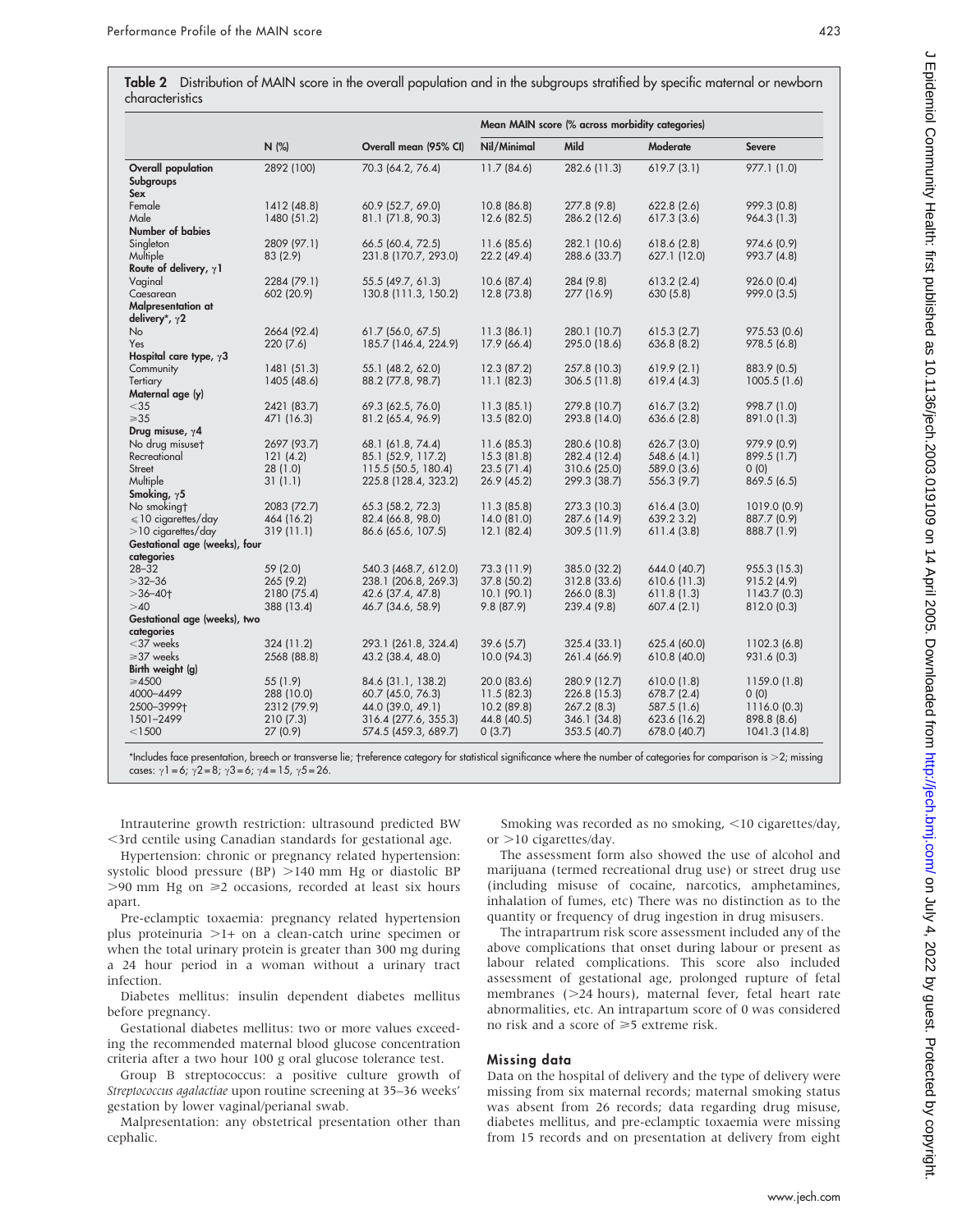| <b>Characteristics</b> | $N$ (%)    | Mean MAIN score (95% CI) |
|------------------------|------------|--------------------------|
| Overall total*         | 2892 (100) | 70.3 (64.2, 76.4)        |
| <b>APH</b>             | 163(5.7)   | 155.8 (113.5, 198.0)     |
| <b>IUGR</b>            | 79 (2.7)   | 235.1 (168.6, 301.7)     |
| Group B streptococcus  | 485 (18.5) | $61.5$ (47.8, 75.1)      |
| Hypertension           | 223(7.8)   | 127.2 (98.1, 156.3)      |
| <b>PFT</b>             | 118(4.1)   | 157.2 (103.8, 210.7)     |
| <b>GDM</b>             | 112(3.9)   | 79.8 (51.5, 108.1)       |
| Diabetes mellitus      | 30(1.0)    | 135.6 (47.6, 223.6)      |

records. The number of newborns thus available for various different analyses is shown in the respective tables. The hospital charts of all infants were available. As noted earlier, we have assumed that all abnormal examinations and tests were recorded on the chart. In the absence of checked items on the MAIN score inventory, we have considered that infant completely healthy with a MAIN score of zero. Thus, there were no missing data for calculation of the MAIN score.

#### Statistical analyses

Analyses were performed using the SPSS 10.0 version (IL, Chicago). To facilitate analysis and to improve the clinical application of MAIN score tool, it was elected to divide the MAIN scores into four subgroups according to their relative severity of morbidity. After consultation with the obstetrical and paediatric consultant groups from the three hospitals, morbidity scores were subgrouped empirically into: (1) none/ minimal, score 0–150; (2) mild, 151–500; (3) moderate, 501– 800; or  $(4)$  severe,  $>800$ .

Bivariate analytical techniques were used to test differences in the MAIN score among various specific newborn and maternal populations shown in tables 2 and 3. Linear trend analysis was performed to show the influence of increasing degree of adverse prenatal exposure and obstetrical complications on newborn morbidity.

#### RESULTS

Data from 2892 newborns (1480 males and 1412 females) delivered at or beyond 28 weeks' gestation, with no congenital anomaly were used to compute and analyse the MAIN score profile. The average MAIN score in our population was 70.3 with 95% CI 64.2 to 76.4 (table 2). On classifying 2892 newborns into clinically relevant qualitative categories, 84.6% had none/minimal, 11.3% mild, 3.1% moderate, and 1% severe morbidity. Table 2 also shows the distribution of MAIN scores within specific subgroups of newborn and maternal populations. Both the mean morbidity score and the proportion of morbidity were significantly

## Key points

- The MAIN score fulfils the need for a simple, universal, yet sensitive and robust tool to provide a numerical index of the influence of prenatal care and adverse prenatal exposures on early newborn morbidity. Data presented show that the MAIN score provides fine discrimination across the spectrum of newborn morbidity in the general newborn population.
- N In the public health domain, this tool could assist in community health programming by early identification of infants who may require increased use of community healthcare resources.

higher in all of the following: males compared with females; twin/triplets compared with singletons; infants delivered by caesarean section compared with vaginal delivery; malpresentation compared with cephalic presentation; tertiary compared with community hospital delivery, infant of smoker compared with non-smoker; or infant of multiple drug misusers compared with recreational/no drug misusers. As shown in table 2, with each increment in GA (except  $\geq 40$  weeks) and BW (except  $\geq 4500$  g), there was significant reduction in newborn morbidity. Among twins and triplets, about half (49%) had no/minimal morbidity at birth but the remaining had significantly higher morbidity over the entire spectrum of morbidity compared with singletons.

Table 3 provides the MAIN scores for selected high risk maternal populations. Except for group B streptococcus and gestational diabetes, the MAIN scores for infants from mothers with other maternal conditions were statistically significantly higher than the overall population. With each



Figure 1 Relation between the MAIN scores and antepartum risk score category (A) and intrapartum risk score (B). There was a significant correlation between the MAIN scores and both of these obstetrical risk indicators. The numbers above the histograms show the number of infants in that group.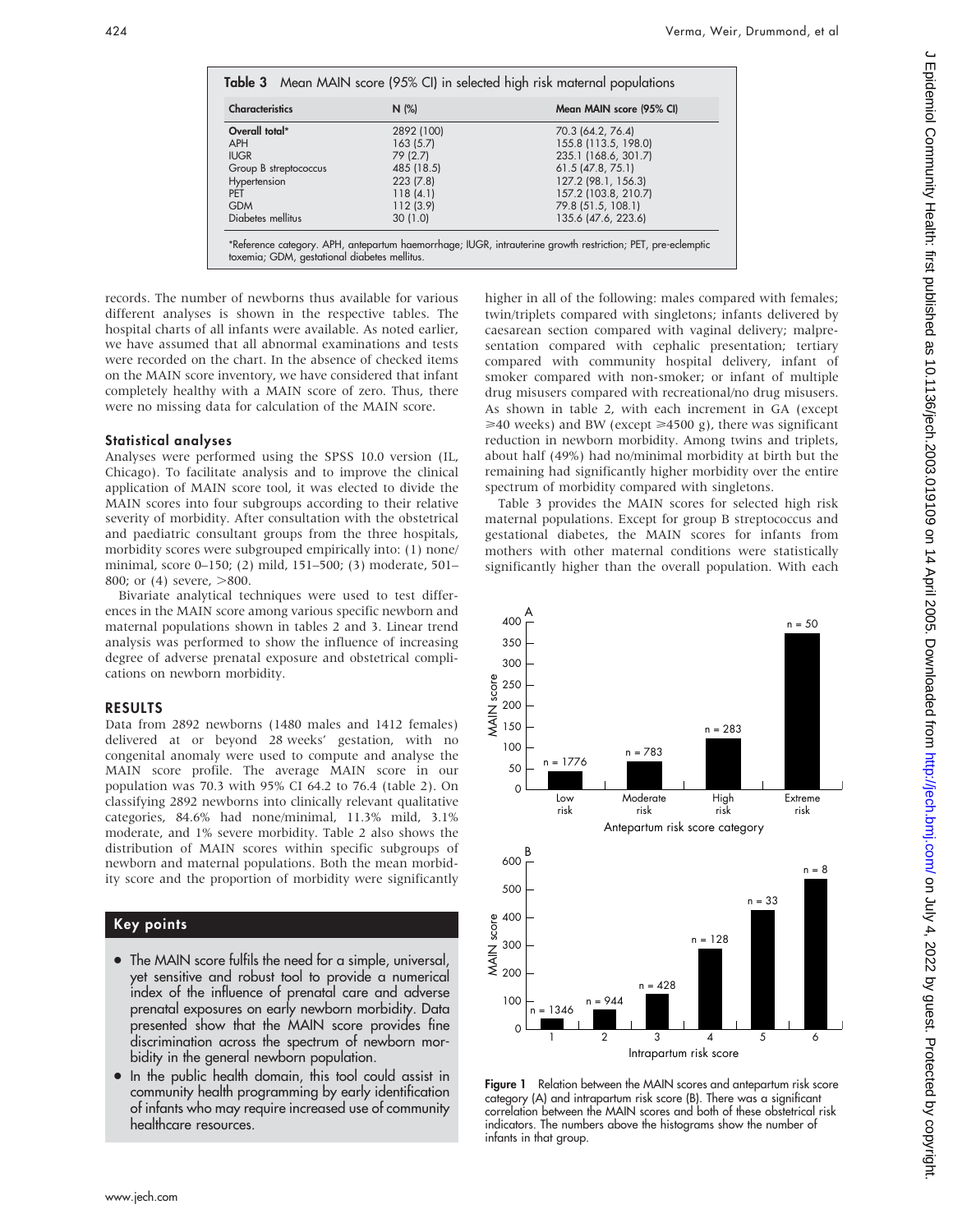successive increase in the degree of adverse prenatal exposure, there was a significant trend towards increase in the MAIN score, for example, from no drug to recreational, street and multiple drug misuse  $(p = 0.001)$ ; from no smoking to smoking  $\leq 10$  to  $>10$  cigarettes/day (p = 0.009); from hypertension to PET ( $p = 0.001$ ); and from gestational diabetes to pregestational diabetes ( $p = 0.05$ ), as shown in tables 2 and 3.

In Figure 1 we have plotted the antepartum and intrapartum risk scores for all pregnant women against the mean MAIN scores of their infants. The MAIN scores had a significant linear positive correlation with both antepartum (Pearson's correlation coefficient,  $r = 0.35$ ,  $p = 0.01$ ) and intrapartum risk scores ( $r = 0.38$ ,  $p = 0.01$ ).

### **DISCUSSION**

Sound decision making in perinatal epidemiology and policy development is dependent upon the use of readily available, generalisable, and valid outcome measures of morbidity. The primary aim of our study was to describe the performance of and establish normative values for the recently developed MAIN score. This score was developed specifically as a discriminative index of morbidity for newborns born beyond 28 weeks' gestation with no congenital or metabolic abnormality. This population constitutes about 97% of the total newborn population. The MAIN score captures the full range of morbidity, from minimal to severe. Our data show that the score is sensitive enough to capture subtle differences in morbidity according to GA, BW, sex, and maternal influences. We are not aware of any other measures of newborn morbidity that have illustrated such fine discrimination in evaluating severity of morbidity. This study also confirms that the MAIN score agrees well with the current medical awareness about the impact of adverse prenatal exposures on newborn morbidity.

In contrast with the parameters developed for very low BW  $(<$ 1500 g) babies to predict developmental outcome, mortality, or severe morbidity,<sup>7-9</sup> the MAIN score was designed to function as a simple and universal measure of early neonatal morbidity over the entire spectrum of morbidity. Optimal performance of the MAIN score can be attributed to two major factors in the construction of this tool: (1) a comprehensive inventory of standard assessment items that reflect pathophysiology in early newborn period; and (2) the use of IRT to produce robust yet sensitive scaling units for each individual morbidity item.

We had excluded babies born with major structural anomaly or life threatening birth defect diagnosed at birth; however, we recognise that a small proportion of babies whose defect was not detected at birth (for example, metabolic anomaly or heart defect) may have been included in our dataset. Also, the four morbidity subgroups used to describe the severity of morbidity, from very mild to severe, are merely empirical, which should be substantiated in future studies by involving a larger number of perinatal consultants and with the help of large datasets.

We propose several potential uses for the validated MAIN score tool for policy makers and health administrators. Firstly, the score has utility in comparing the health of newborn populations across regions/countries or within regions after a change in the healthcare delivery system. Secondly, the MAIN score could be used as an outcome measure in research projects investigating the effects of novel interventions in the maternal-child healthcare delivery system. Furthermore, the score could be used to support hypotheses regarding the effects of adverse prenatal exposures on neonatal outcome. An example of this could be the data presented in this manuscript regarding the effects of maternal smoking or drug misuse on newborn's health.

## Policy implications

We propose several potential uses of the validated MAIN score tool for policy makers and health administrators:

- The score has utility in comparing the health of newborn populations across regions/countries or within regions after a change in the healthcare delivery system. (Who could initiate this change? Public health decision makers and advocacy groups)
- The MAIN score could also be used as an outcome measure in research projects investigating the effects of novel interventions in the maternal-child healthcare delivery system. (Who could initiate this change? Public health, community health, and clinical researchers, and epidemiologists)
- The score could be used to support hypotheses regarding the effects of adverse prenatal exposures on neonatal outcome. An example of this could be the data presented in this manuscript regarding the effects of maternal smoking or drug misuse on newborn's health. (Who could initiate this change? Public health, community health, and clinical researchers, and clinical professionals)

The MAIN score fulfills the need for a simple, universal, yet sensitive and robust tool to provide numerical index of the influence of prenatal care and adverse prenatal exposures on early newborn morbidity. In summary, data presented herein show that the MAIN score provides fine discrimination across the spectrum of newborn morbidity in the general newborn population. In the public health domain, this tool could assist in community health programming by early identification of infants who may require increased use of community healthcare resources. Currently analyses of studies are underway to determine predictive value of MAIN score in health services use by one year of infant's age.

#### Authors' affiliations .....................

A Verma, B F Mitchell, Department of Obstetrics and Gynaecology, Faculty of Medicine and Dentistry, University of Alberta, Edmonton, Alberta, Canada

A Weir, J Drummond, Faculty of Nursing, University of Alberta

Funding: this research was supported by funds from three sources: The Alberta Heritage Foundation for Medical Research, record number 199800308; (2) University of Alberta Industry Liaison Office; (3) The University of Alberta Perinatal Research Center, Canada.

Conflicts of interest: none declared.

#### **REFERENCES**

- 1 Johnson TS. Hypoglycemia and the full-term newborn: how well does birth weight for gestational age predict risk? J Obstet Gynecol Neonatal Nurs 2003;32:48–57.
- 2 Hansen JP. Older maternal age and pregnancy outcome: a review of the literature. Obstet Gynecol Surv 1986;41:726–42.
- 3 Brosson-Caroll G, Fraser W, Beart G, et al. The effect of routine early amniotomy on spontaneous labor: a meta-analysis. Obstet Gynecol 1996;87:891–6.
- 4 Schmidt B, Kirpalani H, Rosenbaum P, et al. Strengths and limitations of the Apgar score: a critical appraisal. J Clin Epidemiol 1988;41:843-50.
- 5 Jepson HA, Talashek ML, Tichy AM. The Apgar score: evolution, limitations, and scoring guidelines. Birth 1991;18:83–92.
- 6 Committee on Fetus and Newborn, American Academy of Pediatrics, and Committee on Obstetric Practice, American College of Obstetricians and Gynecologists. Use and abuse of the Apgar score. Pediatrics 1996;98:141–2.
- 7 de Courcy-Wheeler RH, Wolfe CD, Fitzgerald A, et al. Use of the CRIB (clinical risk index for babies) score in prediction of neonatal mortality and morbidity. Arch Dis Child Fetal Neonatal Ed 1995;73:F32–6.